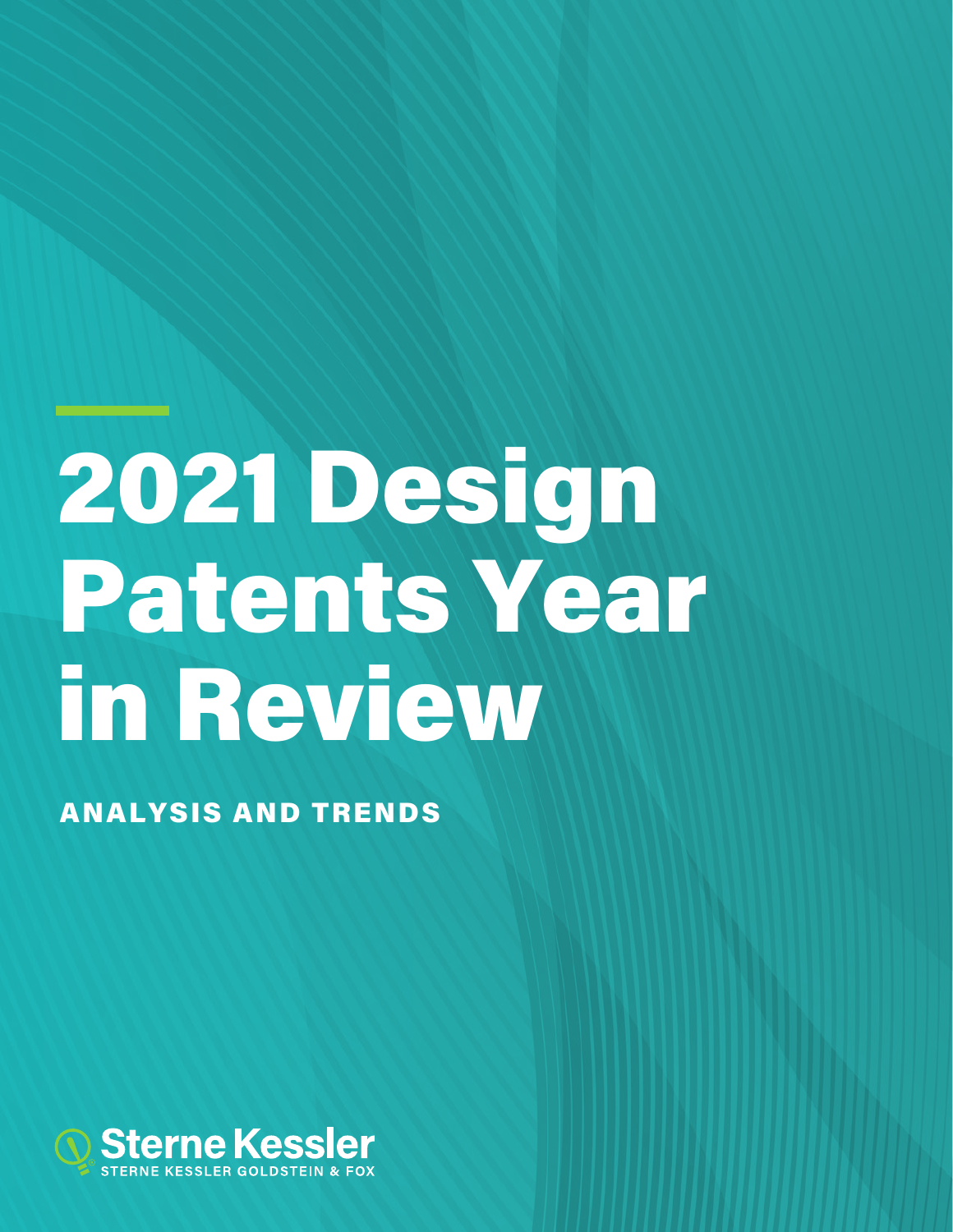## An Introduction from the Editor

This year, we will mark the 10-year anniversary of the first jury verdict in the landmark IP litigation between Apple and Samsung, which resulted in the jury awarding more than \$1B to Apple. More than \$500M of that award was attributed to a finding that Samsung infringed three of Apple's design patents for the iPhone® smartphone. Since that time, interest in design patent protection has continued to grow by all measures. As interest has grown, so have the number of filings for design rights globally and so have developments in the law both through court decisions and legislation.

Once considered the intellectual property option you were left with if you were unable to obtain utility patent protection, more and more companies are seeking design patent protection in addition to, and in some cases in lieu of, utility patents. And why not? They can be less costly and time consuming to obtain and to litigate than utility patents. They can also be easier for a court, and in particular, a jury to understand. If infringement is found, the patent holder can be awarded the total profit made by the infringer from the sale of the infringing article — a remedy not available for utility patent infringement. It is no surprise then that design patents are being used more frequently to protect designs for just about anything, from breakfast pastry to running shoes.

In this inaugural issue of "The Year in Review," we will highlight some of the important legal decisions in 2021 involving design patents at the US Court of Appeals for the Federal Circuit, the US International Trade Commission, US District Courts and the US Patent and Trademark Office Patent Trial and Appeal Board. We will also provide an update on some of the recent legislative changes that are taking place globally with respect to design protection and enforcement.

The information provided in this review is the result of a collaborative process. Thank you to co-authors—Daniel Gajewski, Deirdre Wells, and Ivy Estoesta, as well as Patrick Murray who contributed important data and statistics for this review.

We appreciate your interest in this report, and we encourage you to see our firm's other recently released publications "2021 PTAB Year in Review: Analysis & Trends" and "Federal Circuit Appeals from the PTAB and ITC: Summaries of Key 2021 Decisions," which are available at sternekessler.com or by request. Please reach out to us if you have questions about this report, wish to discuss the future of design protection, and/ or if you would like hard copies of any of our 2021 "year in review" reports.

Franz Or

 Tracy-Gene G. Durkin Chair, Mechanical & Design Practice Group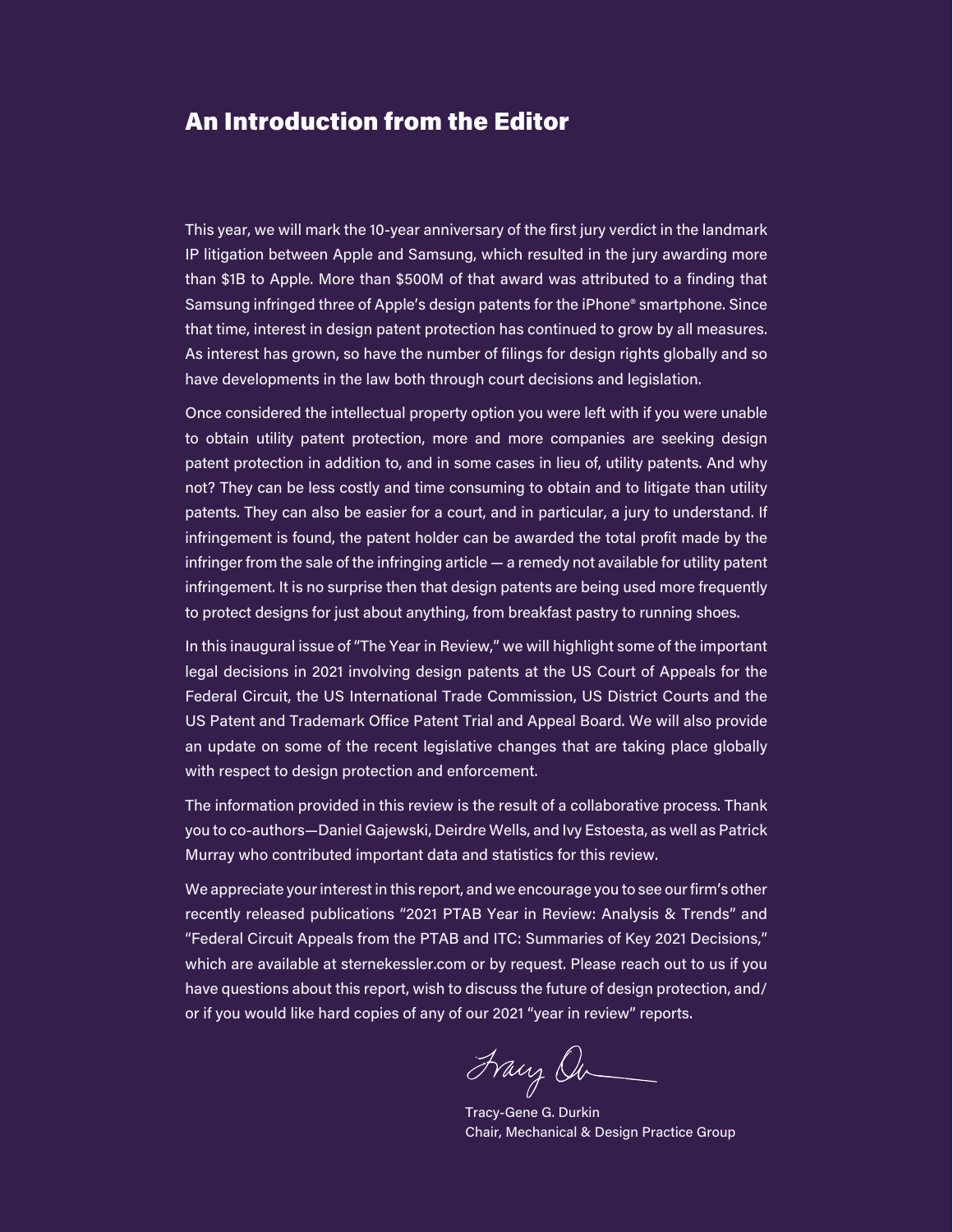## Table of Contents

| Patent Trial and Appeal Board: Design Patents Continue to Escape Challenges 2                                  |
|----------------------------------------------------------------------------------------------------------------|
|                                                                                                                |
| US Court of Appeals for the Federal Circuit: Seismic Shifts in §102 and §103 7                                 |
| US International Trade Commission: Design Patents Outperform on Obtaining GEOs 10                              |
| International Design Law Continues to Evolve (Alexandreign Alexandreign Alexandreign Alexandreign Alexandreign |

## Editor and Author Biographies

#### Editor



**Tracy-Gene G. Durkin** is the practice leader of Sterne Kessler's Mechanical & Design Practice Group and a member of the Trademark & Brand Protection Practice, and she has a well-earned reputation for excellence in design patent law. With more

than thirty years of experience obtaining and enforcing intellectual property rights, Tracy is sought out by leading consumer product companies, and by colleagues around the world for her deep understanding of utility and design patents, trademarks, and copyrights. She is known for crafting and delivering unique IP protection strategies, designed to meet clients' needs. Currently, Tracy serves as the Vice Chair of both the U.S. Patent and Trademark Office's Public Patent Advisory Committee and the International Trademark Association's Designs Committee.

#### Authors



**Deirdre M. Wells** is a director in Sterne Kessler's Trial & Appellate Practice Group. She focuses her practice on litigation before federal district courts, the U.S. International Trade Commission, and the U.S. Court of Appeals for the Federal Circuit. She has

represented clients in a variety of fields, including consumer products, food and beverage manufacturing equipment, pharmaceuticals, medical devices, data storage devices, internet search technology, wireless broadband technology, electrical connectors, telephone systems, and radio frequency identification technology. Deirdre has represented clients in patent, trademark, trade dress, and false advertising litigation, litigated post-grant review proceedings before the United States Patent Trial and Appeal Board, and formulated inter partes reexamination requests. Deirdre also has experience analyzing intellectual property portfolios and assignments



**Daniel A. Gajewski** is a director in Sterne Kessler's Mechanical & Design Practice Group. With over 10 years of experience helping clients achieve strategic utility and design patent protection and navigate the IP landscape for their products, he specializes in

developing a full product-based patent protection strategy, including working with inventors to zero in on a new product's innovative features, whether they be structural, aesthetic, or both. Dan also specializes in protecting mechanical technologies and product designs with work spanning a variety of technologies, including a particular focus on consumer products, packaging, and retail. Dan is currently Vice Chair of the Intellectual Property Owners Association Industrial Design committee.



**Ivy Clarice Estoesta** is a director in Sterne Kessler's Mechanical & Design Practice Group and Trademark & Brand Protection Practice. She counsels a wide variety of clients on the strategic procurement and enforcement of IP rights in the U.S. and glob-

ally, with a focus on design patents, trademarks, and copyrights. Ivy has niche expertise in U.S. and foreign design rights related to graphical user interface (GUI), augmented reality (AR), and virtual reality (VR) designs, and is the firm's go-to resource for copyright matters, particularly for visual works, including digital art/NFTs. Ivy currently serves on the International Trademark Association Designs Committee and the Complementary Forms of Design Protection Subcommittee of the American Intellectual Property Law Association Industrial Designs Committee.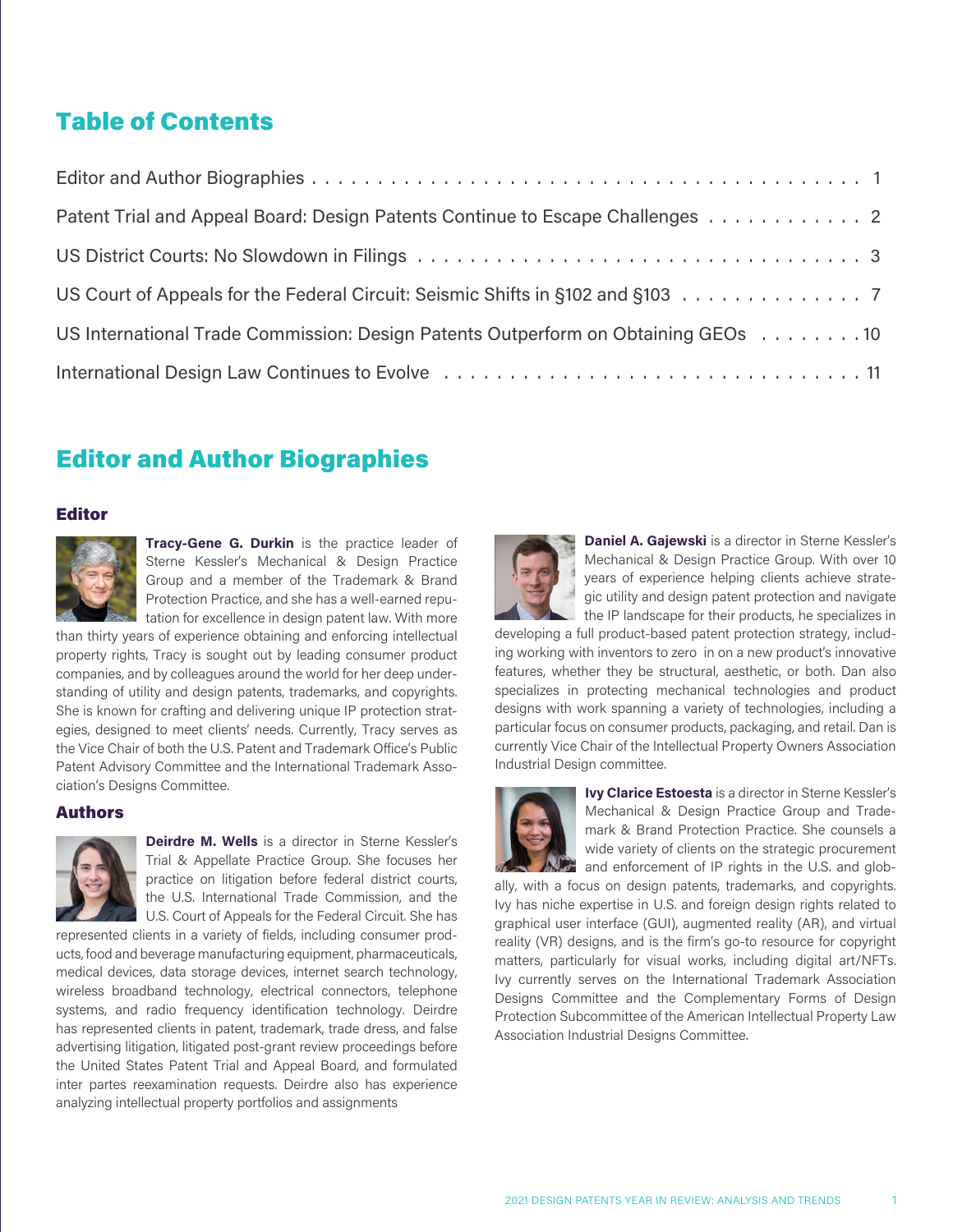## <span id="page-3-0"></span>Patent Trial and Appeal Board: Design Patents Continue to Escape Challenges

#### BY IVY CLARICE ESTOESTA

Continuing the trend that we analyzed in May 2020, petitions to the US Patent and Trademark Office Patent Trial and Appeals Board (PTAB) requesting *inter partes* review or post-grant review for design patents maintained an institution rate well below 50% in 2020. Specifically, the design patent institution rate reached only 27%. This is based on a total of 18 institution decisions (5 granted, 13 denied), each involving grounds of prior art.

In 2021, the design patent institution rate reached 50%. This may be attributed to the relatively few—only two—PTAB decisions involving design patents issued in 2021: *Cellpak Inc. v. Mambate USA Inc.* and *Sattler Tech Corporation v. Lyu.* In *Cellpak*, institution was granted in part on grounds of anticipation. IPR2021- 00007, Paper 7 (PTAB Apr. 21, 2021). Based on the evidentiary record, which notably did not include a Patentee's Preliminary Response, the PTAB determined that there is a "substantial similarity in the overall appearance" of challenged patent D846,728 S ('728) and the asserted prior art, Chinese Design Patent No. CN 302112862 S ('862). *Id*. at 10. Comparisons of the two designs are shown below.

As a whole, however, the institution rate for petitions filed against design patents is well below 50% specifically, 38%. This is based on a total of 66 institution decisions (25 granted, 41 denied). While the design patent institution rate reflects that it is often difficult for petitioners to present a sufficient case that the challenged design patent is unpatentable based on prior art, petitioners that succeeded in getting *inter partes* review or post-grant review instituted are successful in invalidating the challenged design patent in 64% of the cases. Of the 25 instituted cases, 16 found the challenged patent to be unpatentable based on prior art. A more detailed analysis of those cases show that in more than half, grounds based on anticipation were successfully asserted. Specifically, of the 16 patents invalidated, 7 were invalidated on grounds based on anticipation.





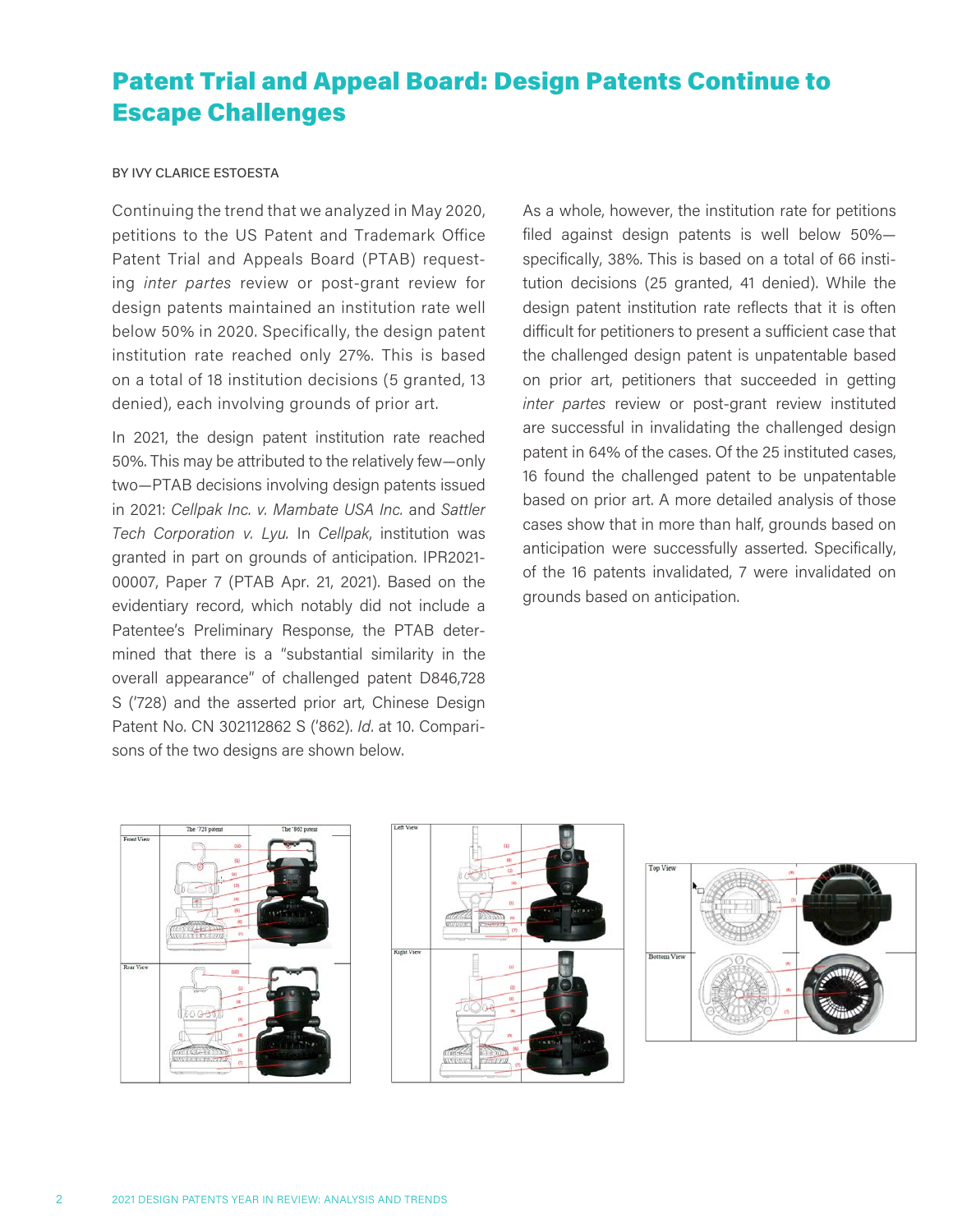## <span id="page-4-0"></span>US District Courts: No Slowdown in Filings

#### BY DEIRDRE M. WELLS

Since 2010—with the exception of outlier year 2016 (with 310 new filings!)—the number of cases filed annually in US district courts asserting US design patents has remained fairly steady: between 236 (in 2019) and 293 (in 2017). A range of only 57 cases separates the busiest and slowest filing years. 2021 was no different with 254 new design patent cases filed.

In terms of decisions, 2021 saw over 70 US district court decisions, across a wide range of venues, involving US design patents. We summarize below two of the most noteworthy decisions – *Junker v. Medical Components, Inc*. and *Golden Eye Media USA, Inc. v. Trolley Bags UK Ltd*.

The decision in *Junker* followed a bench trial, and the decision in *Golden Eye* followed summary judgment briefing. Each of these decisions are currently on appeal at the US Court of Appeals for the Federal Circuit. We expect both appellate decisions to be contenders for our firm's Federal Circuit review report next year. Predicting what will happen on appeal can be difficult, but we would not be surprised if at least aspects of the decisions are reversed or remanded. As noted below, the functionality part of the *Golden Eye* decision seems particularly vulnerable to remand. These are certainly cases to watch to see whether the Federal Circuit affirms, reverses, or remands.

## **In addition to the** *Junker* **and** *Golden Eye* **decisions, other 2021 district court decisions of note include:**

- *Volkswagen Group of America, Inc. v. Andy Varona*, No. 19-24838-CIV-GOODMAN (S.D. Fl. Jan. 25, 2021 and May 18, 2021): Granting Volkswagen's motion for summary judgment that Andy Varona's wheel sets infringed Volkswagen's design patent D721,028 and, following a bench trial on damages, awarding Volkswagen damages under 35 U.S.C. § 285 and § 289 for Andy Varona's full profits, as well as Volkswagen's reasonable attorneys' fees and costs for willful infringement.
- *Delta T, LLC v. Dan's Fan City, Inc., et. al*., No. 8:19-cv-1731-VMC-SPF (M.D. Fl. May 10, 2021): Magistrate judge recommended (1) granting Dan's Fan City, Inc.'s motion for summary judgment as to non-infringement for one of Delta T's design patents (D614,757); (2) granting Dan's Fan City's motion for summary judgment as to willful infringement of the same patent; (3) denying both parties' remaining summary judgment motions as to Delta T's two other design patents (D770,027 and D808,004).
- *Raffel Systems, LLC v. Man Wah Holdings Ltd, Inc*., No. 18-CV-1765 (E.D. Wis. Nov. 5, 2021): Granting Man Wah's motion for summary judgment that its cup holder products do not infringe Raffel Systems' design patent D643,252.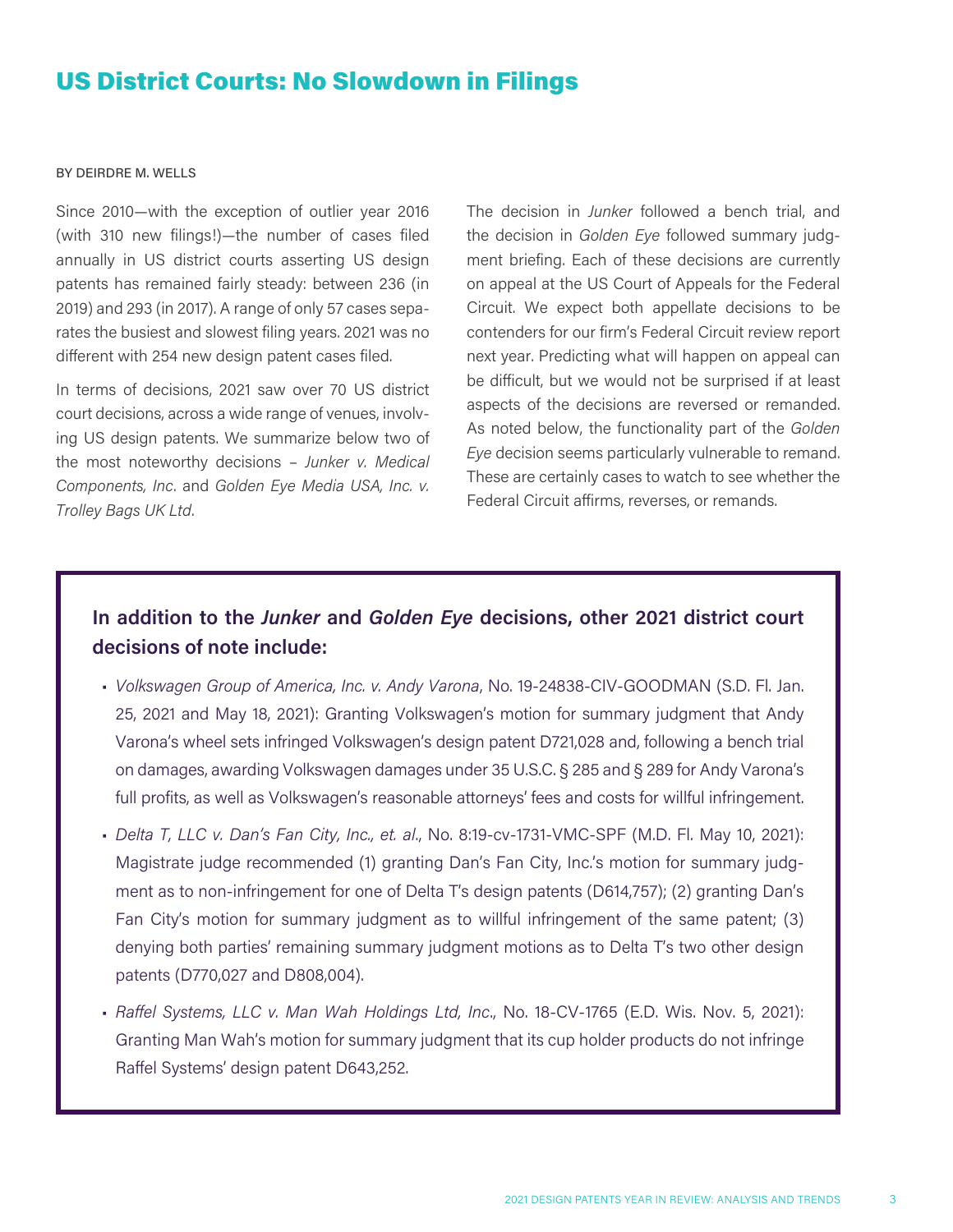## US District Courts: No Slowdown in Filings

*continued*

#### *Junker v. Medical Components, Inc.*, No. 13-4606 (E.D. Pa. Jan. 14, 2021)

Junker alleged that four of Medical Components, Inc. and Martech Medical Products, Inc.'s ("Medical Components") products infringe design patent D450,839, which is directed to the handle design of a medical device used to insert a catheter into a patient's vein (referred to as an introducer sheath). Medical Components, in turn, alleged that the patent was both invalid due to incorrect or incomplete inventorship, anticipation, obviousness, and a primarily functional design and unenforceable due to inequitable conduct. The patent had previously been litigated against different defendants and found infringed and not invalid—a decision that was upheld by the Federal Circuit on appeal. The patent was also the subject of a reexamination proceeding at the PTO, which also upheld its validity.



- The top row shows (from left to right) Figures 1, 5, and 7 in the patent.
- The second row shows pictures of the first accused product.
- The third row shows pictures of the second accused product.
- The fourth row shows pictures of the third accused product.
- The fifth and final row shows pictures of the fourth accused product.

Following a bench trial, the district court judge found infringement, that invalidity and inequitable conduct had not been shown, and awarded damages. The court credited Junker's expert over Medical Components' expert, who the court noted had never opined on a design patent before. The court concluded that the ordinary observer would not focus on the differences identified between the patented design and the accused products—including the shape and curvature of the ears as well as the numbers of ribs on the proximal and distal surfaces of the ears—when making a purchasing decision.

Quoting Junker's expert, the court stated that to "the ordinary observer, who is usually a nurse or the supporting staff at a hospital, the minor differences between the Accused Products and the claimed design would 'just not [be] important enough.'" Rather, according to the court, "[a] purchasing agent gathers a bunch of people around to give quotes on things at a sales point, and it goes through the system with nobody ever really looking at it very much to see what it is." The decision reinforces the significance of the identification of the ordinary observer and the time and attention that ordinary observer is likely to give to purchasing decisions.

#### *Golden Eye Media USA, Inc. v. Trolley Bags UK Ltd*, No. 3:18-cv-02109- BEN-LL (S.D. Cal. Mar. 12, 2021)

Golden Eye Media USA, Inc. brought a declaratory judgment action that it did not infringe Trolley Bags UK Ltd. and Berghoff International, Inc.'s ("Trolley Bags") design patent D779,828 and that the patent is invalid, along with other non-patent claims. Golden Eye then moved for summary judgment arguing, in regards to the patent claims, that there was no infringement because its product design is plainly dissimilar from the patented design and that the patent is invalid as functional, obvious, and indefinite.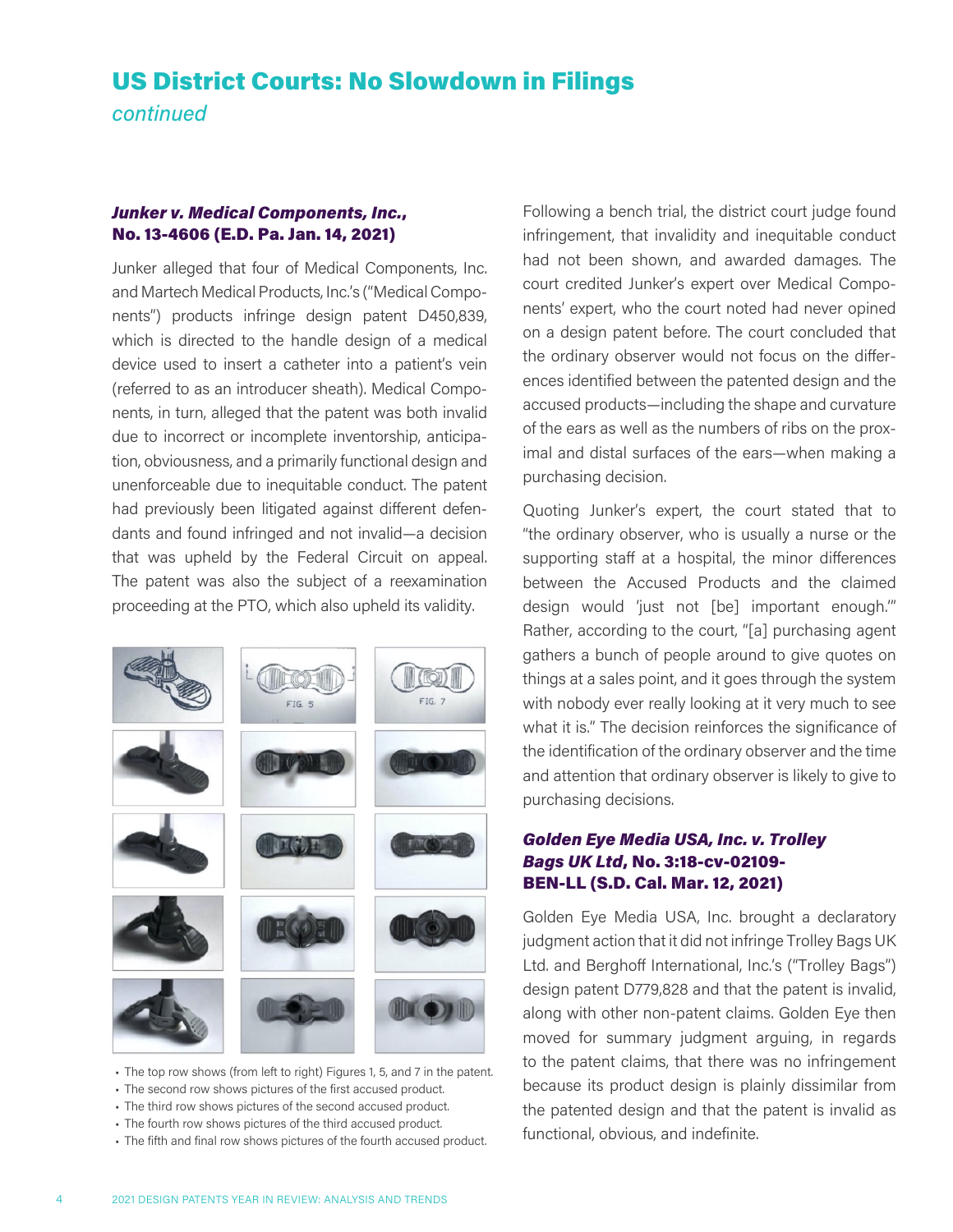## US District Courts: No Slowdown in Filings *continued*

The Court granted Golden Eye's motion for summary judgment concluding (1) the patent is invalid as (a) functional and (b) obvious (although denying the motion as to indefiniteness) and (2) even if the patent is valid, Golden Eye did not infringe. Figures 1 and 4 of the patent, showing the claimed design, are reproduced below for reference.



Regarding functionality, the court concluded that (1) the patented design represents the best design; (2) alternative designs would adversely affect the utility of the product; (3) there are concomitant utility patents; (4) the patentee's advertisements tout particular features of the design as having specific utility; and (5) the color and logo of the product appear to be the only elements in the design or overall appearance clearly not dictated by function. The court stated that these factors weigh in favor of a conclusion that the patentee's product is dictated by function, concluding that the size, handles, poles, and mesh in particular "all appear to serve primarily functional rather than ornamental purposes."

Regarding obviousness, the court found that the Doyle prior art reference "creates basically the same visual impression" as the patent such that the Doyle prior art reference qualifies as a primary reference.

The court noted that the Doyle prior art reference is a patent that, like the patent at issue, is owned by Trolley Bags, but said neither party addressed this issue in the summary judgment briefing. Figure 1 from the Doyle prior art reference is reproduced below on the right beside Figure 1 of the patent. The Court found that a designer of ordinary skill in the art would have thought to combine the numerous prior art that highly resembles the patent to create the product claimed in the patent and, therefore, that the patent is invalid as obvious.



Finally, regarding infringement, the court stated that while, in the absence of prior art, the patented design and Golden Eye's product appear substantially similar, after considering the prior art, summary judgment of non-infringement is warranted. The court concluded that the features that distinguish Golden Eye's product from the patent—including a mesh translucent feature, an additional carrying handle, and detailed handle stitching extending down the vertical length of the bag—are present in the prior art (in particular the Doyle prior art reference and a second reference referred to as RCD 0001). Side-by-side images of Figure 1 from the patent (on the left), Golden Eye's product (in the center), and the prior art (on the right) are reproduced below for reference.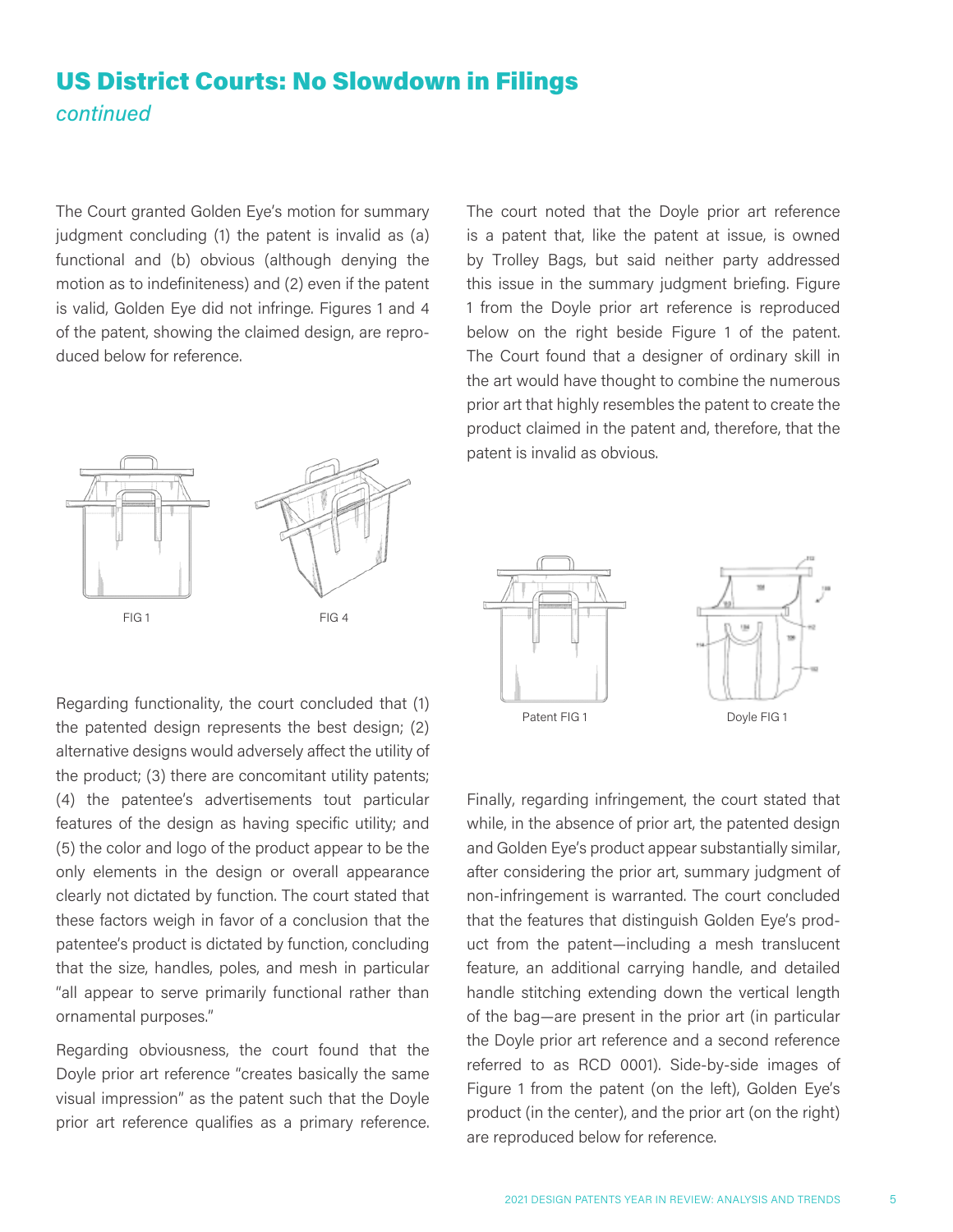## US District Courts: No Slowdown in Filings *continued*



Additionally the court found that any features Golden Eye copied from the patentee's design were functional and not protectable.

As noted above, predicting what will happen on appeal can be difficult, but we would not be surprised if at least the functionality part of the decision is remanded on appeal, because the Court's analysis appears to conflate the article itself *having* a function (which is permissible, and is in fact a prerequisite of design patentability) with its overall design being *dictated* by the article's function. This appears to be out of step with Federal Circuit case law, such as *High Point Design LLC v. Buyers Direct, Inc*., 730 F. 3d 1301 (Fed. Cir. 2013).

"The group of patent lawyers at Sterne Kessler is wonderfully cohesive: members support and learn from each other, so their advice contains the distilled essence of the firm's incredible institutional knowledge. This encompasses all technical and scientific disciplines and everything you could possibly do with a patent – from filing to licensing and enforcing or defending it in court."

*- Intellectual Asset Management "IAM Patent 1000 2021"*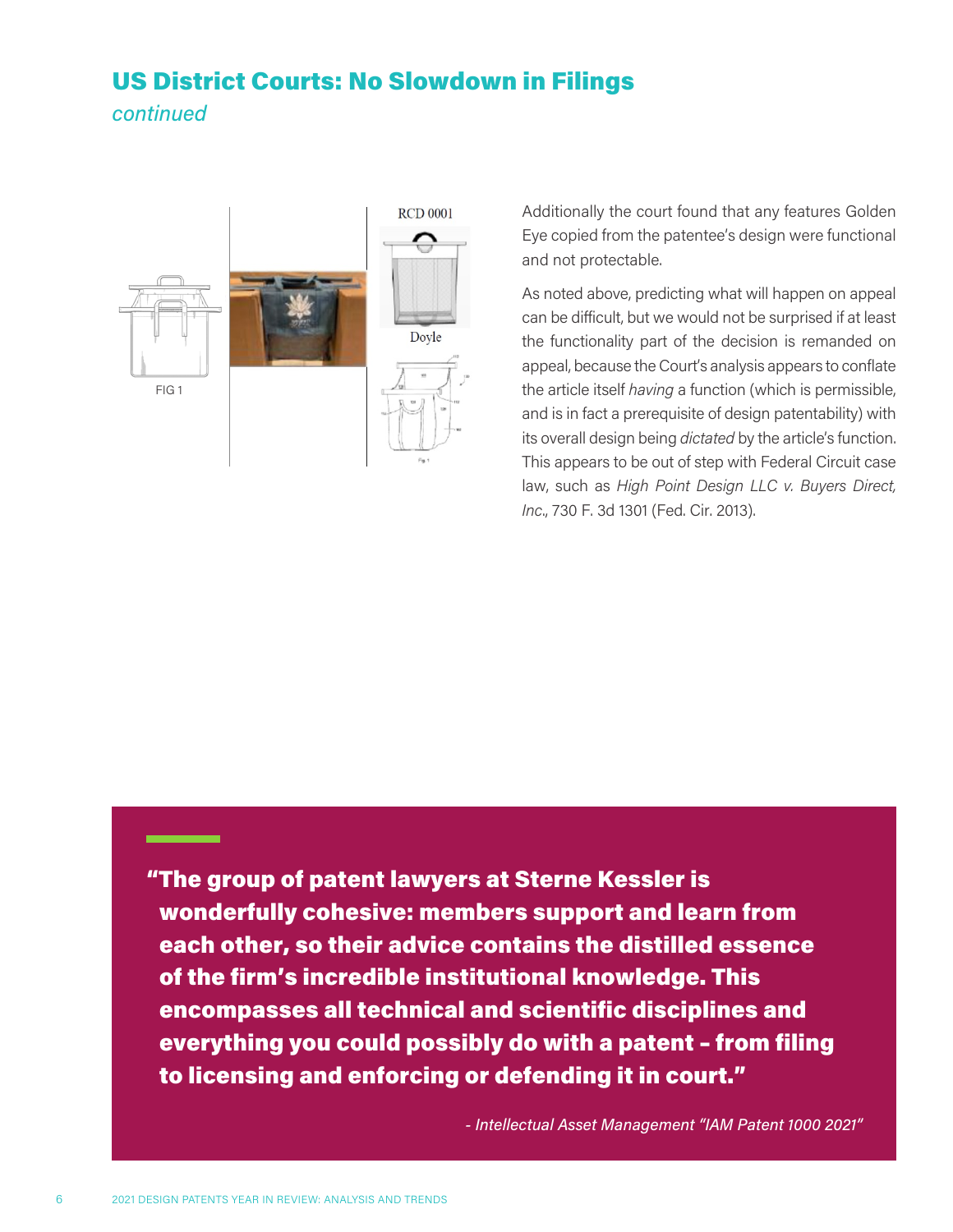## <span id="page-8-0"></span>US Court of Appeals for the Federal Circuit: Seismic Shifts in §102 and §103

#### BY DEIRDRE M. WELLS

In 2021, the US Court of Appeals for the Federal Circuit issued four opinions regarding US design patents two precedential opinions and two unprecedential opinions. Both precedential opinions, *In re SurgiSil*  and *Campbell Soup Company v. Gamon Plus, Inc*., involved appeals that originated from the U.S. Patent and Trademark Office Patent Trial and Appeal Board (PTAB). Both resulted in the Federal Circuit reversing the appeals with precedential opinions.

#### *In re SurgiSil*

SurgiSil filed for a design patent on the ornamental design for a lip implant. The sole figure in SurgiSil's application is shown in the top image below. The patent examiner rejected the patent application under 35 U.S.C. § 102 over the Blick prior art catalog (shown in the bottom of the illustration below) that discloses a similarly shaped art tool for smoothing and blending large areas of pastel or charcoal.



SurgiSil appealed the rejection to the PTAB, who affirmed the examiner's rejection. The PTAB found that the differences in shape between the claimed design and Blick are minor. The PTAB rejected Surgi-Sil's argument that Blick could not anticipate because it disclosed a "very different" article of manufacture than the claimed lip implant. The PTAB stated that for the purposes of determining the scope of the claim, "it is appropriate to ignore the identification of the article of manufacture in the claim language."

SurgiSil appealed the PTAB's affirmance to the Federal Circuit, which reversed. The Federal Circuit held that the PTAB's predicate decision that the article of manufacture identified in the claim is not limiting was an erroneous legal conclusion. The Federal Circuit stated that, "[a] design claim is limited to the article of manufacture identified in the claim; it does not broadly cover a design in the abstract."

Thus, the Federal Circuit reversed the PTAB's finding that Blick, which the parties did not dispute discloses an art tool rather than a lip implant. anticipates a claim directed to a lip implant.

As a result of this decision, design patent applicants would be well served to carefully consider the title of their design. While a narrow title may avoid prior art, a more focused title may avoid an otherwise infringing design falling outside the scope of the patent.

#### *Campbell Soup Company v. Gamon Plus, Inc.*

Campbell Soup petitioned for *inter partes* review (IPR) of Gamon's design patents D612,646 and D621,645 for gravity feed dispenser displays. The PTAB instituted the IPR and determined that Campbell Soup did not establish unpatentability because it had not set forth a proper primary reference. Campbell Soup appealed, and the Federal Circuit vacated and remanded the case to the PTAB. On remand, the PTAB again determined that Campbell Soup did not establish unpatentability. The PTAB found that the prior art has the same overall visual appearance as the claimed designs, but that it is outweighed by objective indicia of nonobviousness. In particular, the PTAB credited the commercial success, praise, and copying of the claimed commercial embodiment. The PTAB found both a presumption of nexus and a nexus-infact between the claimed designs and the patentee's evidence of commercial success and praise.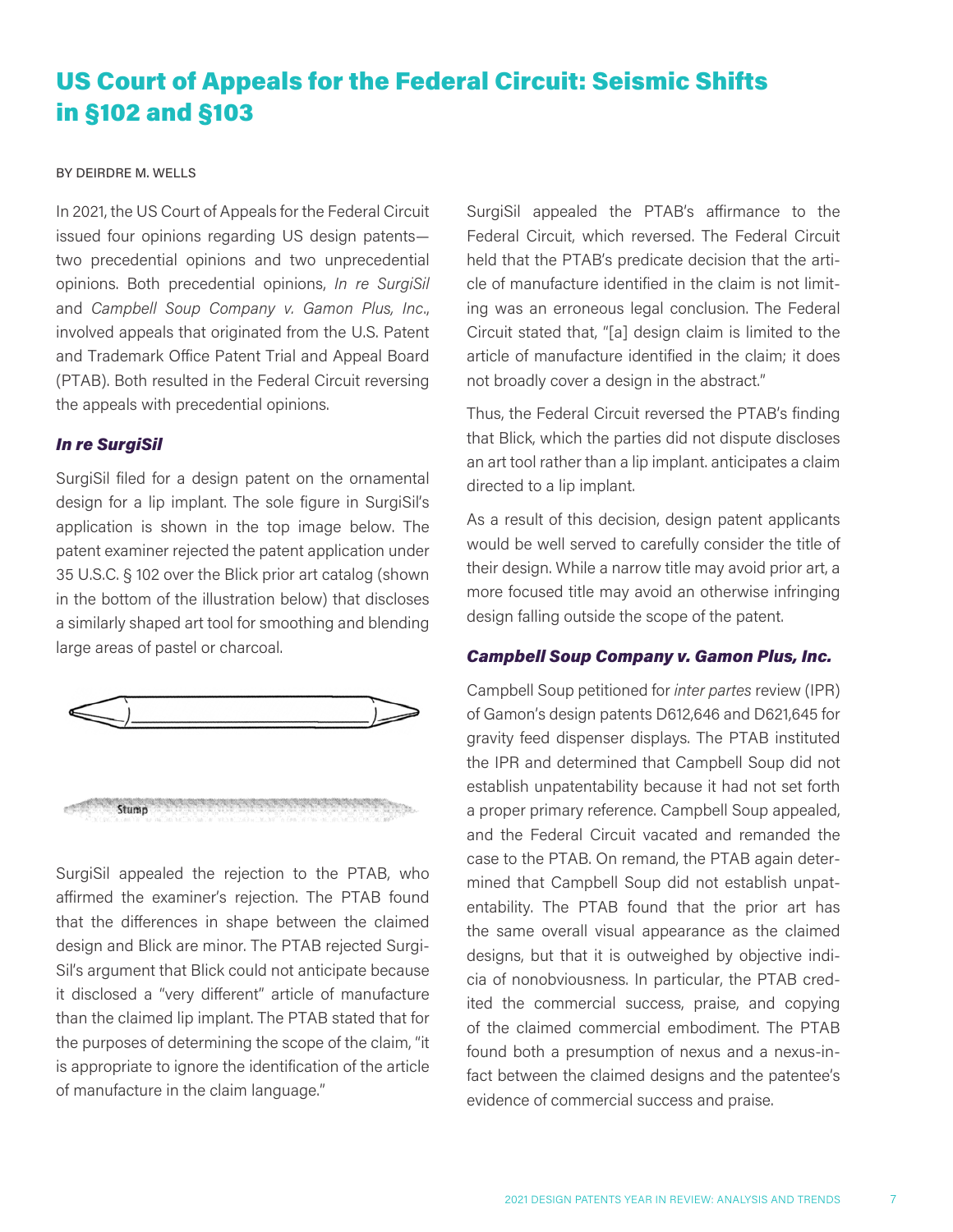## US Court of Appeals for the Federal Circuit: Seismic Shifts in §102 and §103

*continued*

Campbell Soup appealed the final written decision to the Federal Circuit, which reversed. The Federal Circuit found that substantial evidence did not support either the PTAB's presumption of nexus or the PTAB's finding of nexus.

Regarding a presumption of nexus, the Federal Circuit explained that the presumption only applies if the product alleged to be a commercial embodiment of the claims is coextensive with the claimed invention. The Federal Circuit stated that the coextensive analysis is not limited to whether unclaimed features are *ornamentally* insignificant but considers whether there are *functionally* significant unclaimed product features (even if they are not ornamentally significant). Here, given the limited aspects of the products covered by the design patent claims, the Federal Circuit found that the commercial product includes significant unclaimed functional elements. In such cases, the presumption does not apply. Thus, the Federal Circuit held that substantial evidence did not support the PTAB's presumption of nexus. Presented on the left below is the sole figure of D612,646. On the right is an annotated image removing the unclaimed aspects and leaving only the claimed design.

Turning next to nexus-in-fact, the Federal Circuit stated that absent a presumption of nexus, nexus can also be shown if the objective indicia are the direct result of unique characteristics of the claimed invention (rather than a feature that was known in the prior art). The Federal Circuit stated that the PTAB only found four features that distinguished the claimed designs from the prior art. The Federal Circuit held that, in order to establish nexus, the patentee would have needed to present evidence that the objective indicia derived from those four "unique characteristics." The Federal Circuit found that the patentee failed to do so, presenting instead evidence linking the objective indicia to aspects of the commercial product that were already present in the prior art. Thus, as with the presumption, the Federal Circuit held that substantial evidence did not support the PTAB's finding of nexus-in-fact.

This decision highlights that reliance on objective indicia of nonobvious can be especially challenging for design patents that claim only a small portion of a product. The less that is claimed, the more limited the opportunity may be to show a nexus to the unique characteristics of the claims. Design owners that may rely on objective indicia should take care that the claimed aspects of a product's design are those that contribute to the objective indicia for which they have strong evidence.



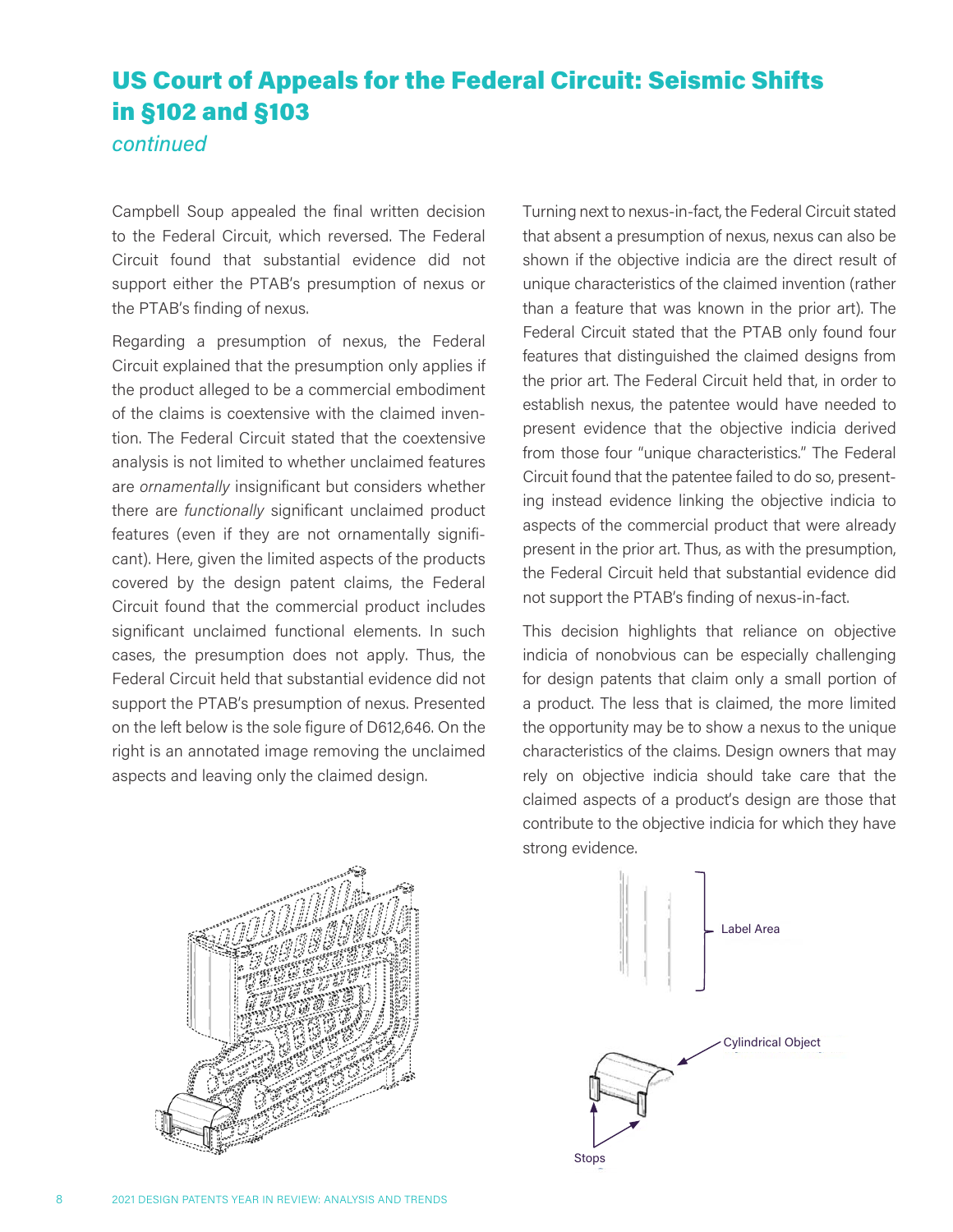Looking further ahead in 2022, there are approximately a dozen appeals pending at the Federal Circuit involving US design patents. Two particular cases to watch are: *Junker v. Medical Components, Inc.* out of the Eastern District of Pennsylvania (2:13-cv-4606) and *Golden Eye Media USA, Inc. v. Trolley Bags UK Ltd* out of the Southern District of California (3:18-cv-2109). We explore the issues to be addressed in those cases in our US District Courts: No Slowdown in Filings on page 3.

We are also watching the appeal of *Columbia Sportswear North America, Inc. v. Seirus Innovative Accessories, Inc.* (SDCA 3:17-cv-1781), a case familiar to the Federal Circuit. For a review of the prior appeal, you can review a summary of the case at sternekessler.com by entering the following text into the search box: "IP Hot Topic: Does Adding a Logo to a Copycat Product Qualify as a Successful Design Around?"

| <b>Originating Case Number</b> | <b>Case Caption</b>                                                            |
|--------------------------------|--------------------------------------------------------------------------------|
| EDPA-2-13-cv-04606             | Junker v. Medical Components, Inc.                                             |
| SDNY-1-21-cv-02169             | Sure Fit Home Products, LLC v. Maytex Mills, Inc                               |
| SDCA-3-18-cv-02109             | Golden Eye Media USA, Inc. v. Trolley Bags UK Ltd                              |
| SDOH-1-12-cv-00501             | Red Carpet Studios v. Midwest Trading Group, Inc.                              |
| SDCA-3-17-cv-01781             | Columbia Sportswear North America, Inc. v. Seirus Innovative Accessories, Inc. |
| WDWI-3-18-cv-00330             | Static Media LLC v. Leader Accessories LLC                                     |
| DNJ-1-13-cv-01758              | Blue Gentian, LLC v. Tristar Products, Inc.                                    |
| NDIL-1-20-cv-04806             | ABC Corporation I v. Partnership and Unincorporated Associations               |
| SDNY-1-20-cv-04891             | Hudson Furniture, Inc. v. Mizrahi                                              |
| IPR2020-00534                  | LKQ Corporation v. GM Global Technology Operations LLC                         |
| PGR2020-00055                  | LKQ Corporation v. GM Global Technology Operations LLC                         |
| 29/577,270                     | In re: Samuels                                                                 |
| 90/013,952                     | In re: Zahner Design Group, Ltd.                                               |

#### Appeals Involving Design Patents Pending at the US Court of Appeals for the Federal Circuit

*As of December 31, 2021*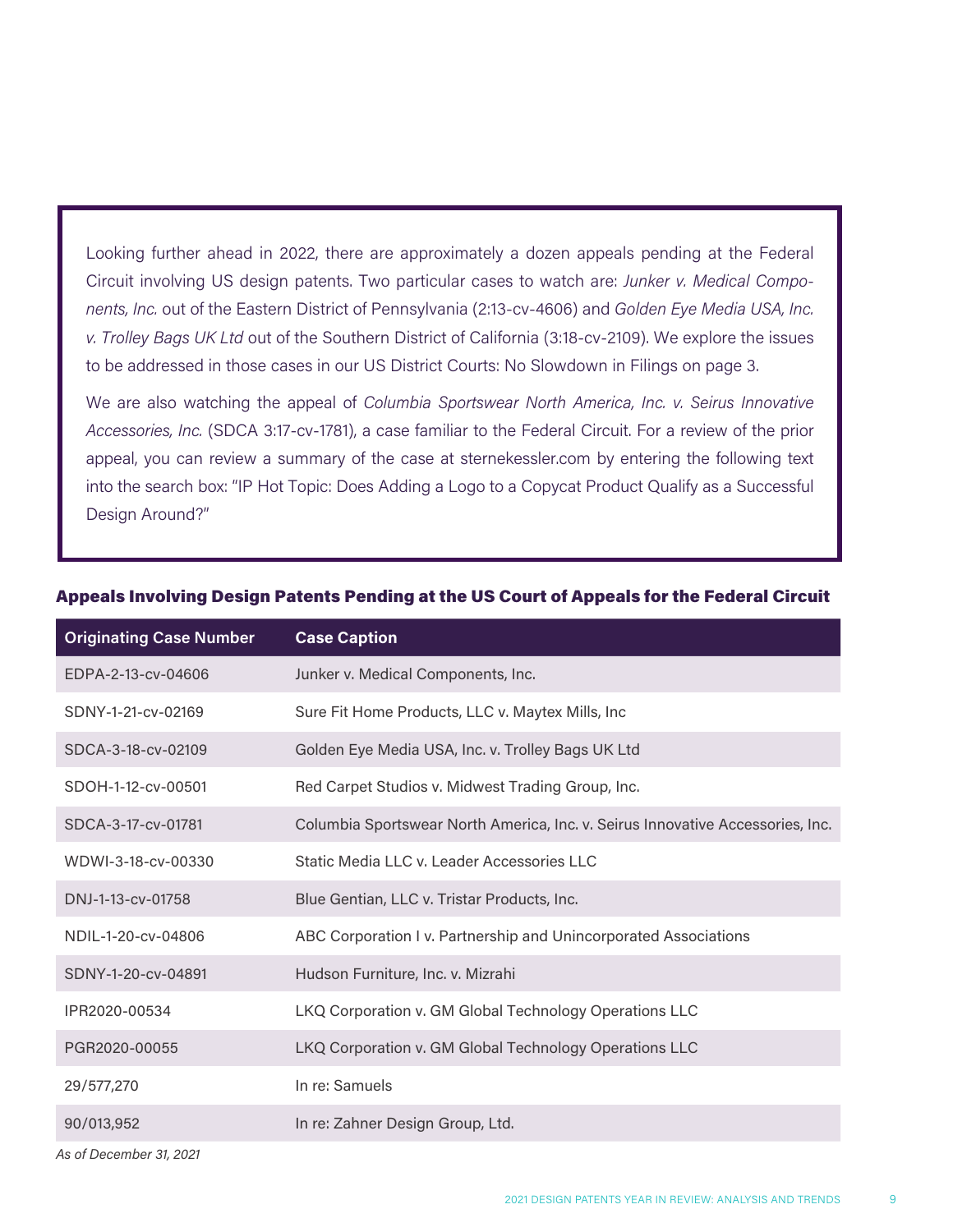## <span id="page-11-0"></span>US International Trade Commission: Design Patents Outperform on Obtaining GEOs

#### BY IVY CLARICE ESTOESTA

In May 2020, we reported in an article published by *Law360*, "design patents outperform utility patents when it comes to injunctive relief." The same is true when it comes to a rare form of injunctive relief—a general exclusion order (GEO)—issued in Section 337 investigations by the US International Trade Commission (ITC).

The ITC may issue injunctive relief in the form of a cease and desist order (CDO), a limited exclusion order (LEO), or a general exclusion order (GEO).

- A CDO prevents a named respondent in an investigation from, for example, continuing to sell infringing products already in the US.
- A LEO bans named respondents in an investigation from importing infringing products into the US.
- A GEO bans the importation of all infringing products into the US, regardless of its source—including ones that were not party to an ITC investigation.

Because of its sweeping scope, a GEO is the least commonly issued of the three, available only where "necessary to prevent circumvention of an exclusion order limited to products of named persons," or "there is a pattern of violation … and it is difficult to identify the source of infringing products." 19 USC 1337 (d). And because ITC investigations target completion within 16 months of being instituted, a GEO can be a swift, powerful tool in stopping and deterring the importation of infringing products into the US.

Take for example a recently terminated investigation, *Certain Vacuum Insulated Flasks and Components Thereof* (Inv. No. 337-TA-1216). That investigation resulted in a final determination issuing a GEO relating to three design patents for flask caps (US Design Patent Nos. D806,468; D786,012; and D799,320) owned by Hydro Flask Steel Technology, LLC d/b/a Hydro Flask and Helen of Troy Limited, in about 17 months after the investigation's institution. Another recent investigation, *Certain Electric Shavers and Components and Accessories Thereof* (Inv. No. 337-TA-4230), appears to be heading in the same direction, receiving an initial determination issuing a GEO relating to one utility patent and one design patent (US Patent Nos. 8,726,528 and D672,504) for electric head shavers, only a little over a year after the investigation's institution.

|               | <b>No Design Patents</b> | <b>Had Design Patents</b> | Total |  |  |
|---------------|--------------------------|---------------------------|-------|--|--|
| No GEO issued | 256                      | 14                        | 270   |  |  |
| GEO issued    | 18                       | h                         | 24    |  |  |
| Total         | 274                      | 20                        | 294   |  |  |

#### Section 337 investigations that terminated in 2015 or later

A survey of the Section 337 investigations that terminated in 2015 or later show that the rate of getting a GEO issued is more than four times greater for investigations involving design patents than those asserting just utility patents.

Design patent holders considering filing a Section 337 investigation should keep in mind that such investigations, unlike a district court patent litigation, have a "domestic industry" requirement. One aspect of this requirement is that every element of at least one claim in the asserted patent exists in an actual product.

Because design patents may include only one claim, it can be more challenging for design patents to satisfy this requirement. However, in cases where the patentee has protected its commercial embodiment with a design patent, satisfying the domestic industry prong is more likely.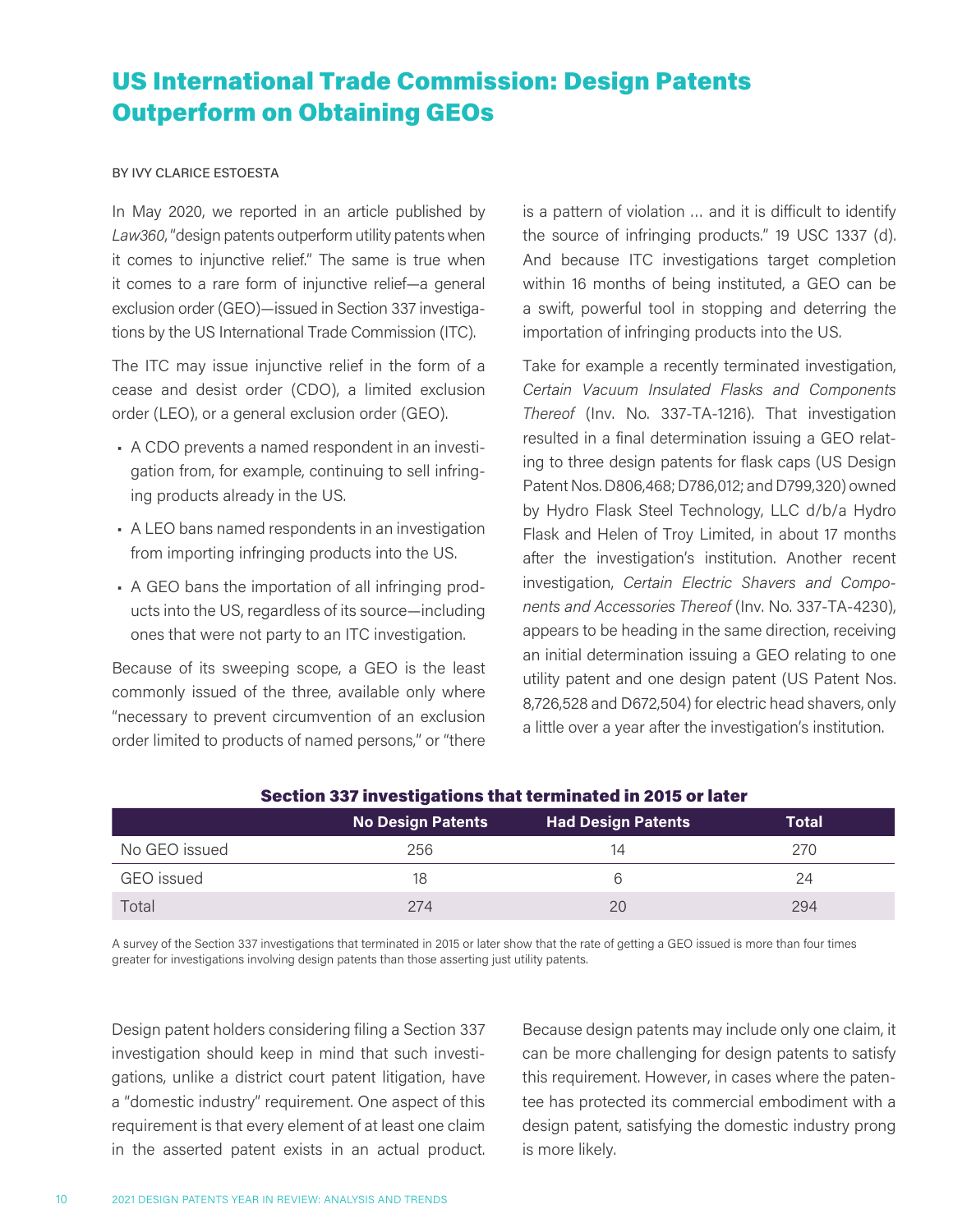## <span id="page-12-0"></span>International Design Law Continues to Evolve

#### BY DANIEL A. GAJEWSKI

Like 2020 before it, 2021 has been a year of change for global design protection. Countries like Korea continue to update their rules to deal with the realities of modern, virtual design. China enacted a big modernization to its design laws, bringing them more in line with international norms. Australia is beginning to implement changes based on a long-running review of its design laws. And the European Union is in the midst of a period of public consultation and review aimed at modernizing the legal framework for its design protection. Meanwhile, the Hague International Design System continues to add contracting parties, and the Eurasian Design System came online.

There is a lot to keep up with in the world of design law. This summary will highlight some of the more significant developments of 2021 and point out some areas to watch in 2022 and beyond.

#### Korea

Korea continued a trend of countries modernizing to better protect digital image designs like graphical user interfaces, virtual reality, and augmented reality designs. An amendment to Korea's Design Protection Act that went into effect in October 2021 allows these so-called "image" designs to be protected even if they are not displayed on a screen of an item. These image designs must be more than inert images though—an eligible image design must be used for the operation of a device or exhibit a function.

This is a welcome update that recognizes and adapts Korea's law to the realities of current technology and how people increasingly interact with modern design. It brings Korea in line with a growing international consensus that does the same. Korea joins a number of other countries that have recently made similar changes to their design laws to protect image designs independent of a physical article, including Japan, China, and Singapore. The US also appears to be in the early stages of considering similar modernization.

The world is paying close attention to design law in recent years, with countries taking positive action to catch up to each other in the quality and consistency of their design practices. The scope of industrial design is continuing to expand into new areas. The activity in 2021 is a good signal that design law may be able to keep up.

#### China

A revision to China's patent laws came into force in June 2021, with big changes for its design protection. China now joins the vast majority of countries in allowing partial-design claiming—the practice of claiming only a portion of an entire article, usually by showing the unclaimed portion in broken lines. Not only will this change protect designs for portions of physical devices, but it should also allow digital image designs to be protected independently, no longer tied to a specific device.

Allowing partial-design claiming in China is a longawaited change, and helped pave the way for China to join the Hague International Design System, since allowing partial-design claiming is a precondition to do so. China's update also extended design patent term from 10 years to 15 years (also a precondition for joining the Hague system). China joined the Hague system on February 5, 2022 (effective May 5, 2022).

The biggest question moving forward in 2022 is *how*  China's new law will be implemented. Draft examination guidelines were released in August 2021, and China took comments from the public on them, but so far the guidelines have not been finalized. And it appears that until they are, China is not examining applications that include partial-design claims, leading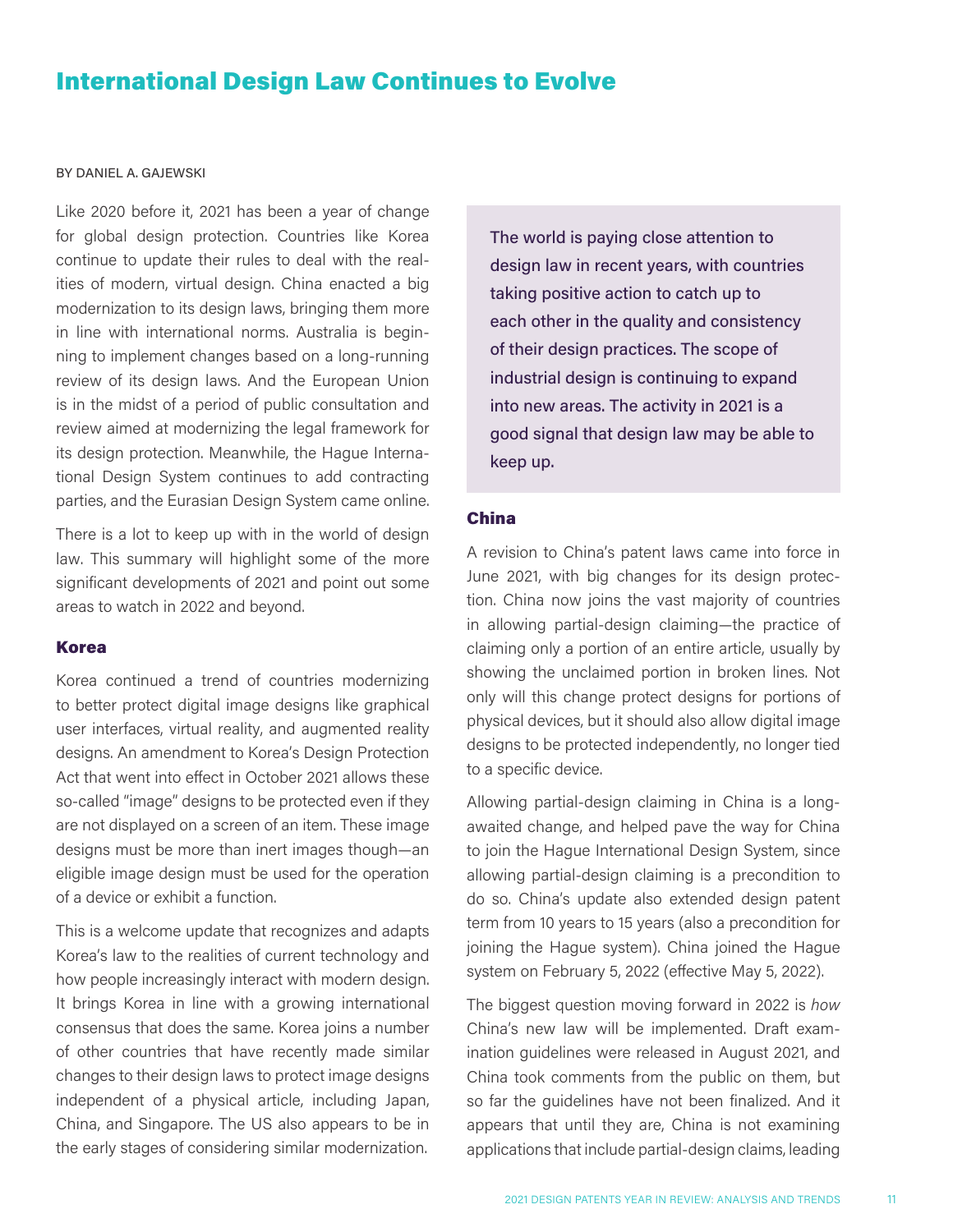## International Design Law Continues to Evolve *continued*

to some significant delays. Look to 2022 to hopefully get this moving with finalized examination guidelines.

Graphical user interface (GUI) designs may get a further boost in 2022 thanks to a recent decision by the Shanghai IP Court which, for the first time, found infringement of a GUI design based primarily on the software itself, not the mobile device on which it was displayed. Combined with the ability to claim partial designs, this de-coupling of a GUI design from the appearance of its displaying article shows a positive trend for GUI protection in China.

#### Australia

In September 2021, Australia amended its Designs Act based on a comprehensive review that began in 2012. Starting on March 10, 2022, Australia will have a 12-month grace period to file a design application. Although design grace period provisions and details vary among different jurisdictions, with this change Australia will join the majority of jurisdictions in at least *having* a design grace period. In general this grace period will apply to both authorized and unauthorized disclosures of the claimed design.

The amendment also simplifies the publication and registration process. Designs will no longer publish before registration, and making the request for registration can be deferred for six months after filing. This appears to effectively create a six-month window in which a filed design application can remain confidential, which is a welcome simplification for applicants.

Although IP Australia's public consultation showed strong support from the public for allowing partial designs to be protected (like China just did), the 2021 Design Act does not change the law in this respect. IP Australia plans to continue considering this issue and will take feedback on it via its policy register at any time: [https://www.ipaustralia.gov.au/policy-reg](https://www.ipaustralia.gov.au/policy-register/allow-partial-product-registration-designs)[ister/allow-partial-product-registration-designs.](https://www.ipaustralia.gov.au/policy-register/allow-partial-product-registration-designs)

#### Hague International Design System

The Hague System continues to grow. It now includes 77 members. Jamaica and Belarus both acceded in 2021, and China in February 2022.

#### Eurasian Design System

The Eurasian Patent Organization's (EAPO) Eurasian design patent system was implemented in June 2021, after years of planning. Similar to an EU Registered Community Design, an EAPO registration is valid across several member states, which for now includes Armenia, Azerbaijan, Kazakhstan, Kyrgyzstan, and Russia.

#### European Union

The EU is in the midst of a review and update to its rules on design protection. A public consultation period was completed in July 2021. The EU's initiative aims to improve consistency and accessibility, and to modernize its design framework for the digital age. The review also considers whether to scale back design protection for spare parts. European Commission adoption is planned for the second quarter of 2022.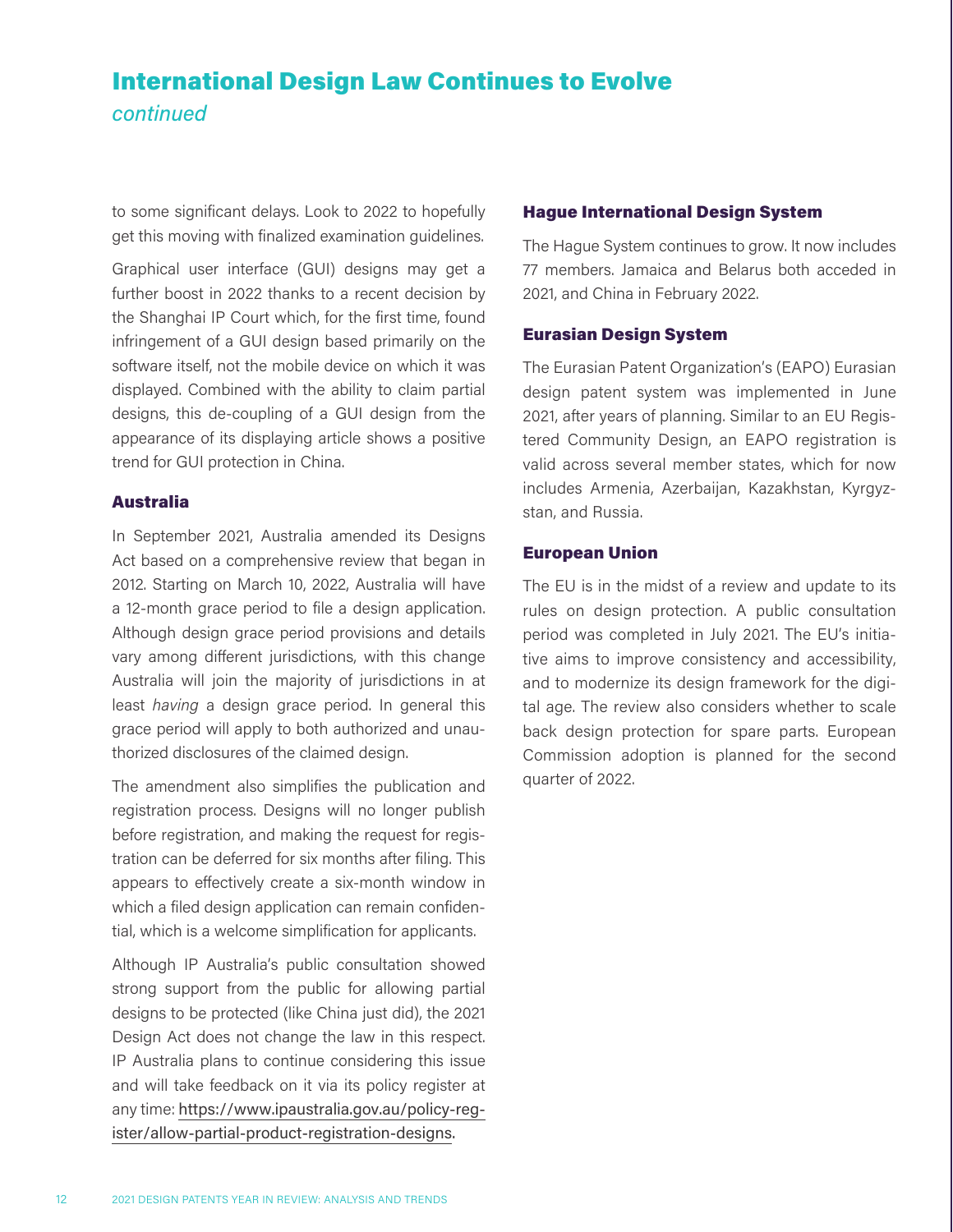### About Sterne, Kessler, Goldstein & Fox

Based in Washington, D.C. and renowned for more than four decades for dedication to the protection, transfer, and enforcement of intellectual property rights, Sterne, Kessler, Goldstein & Fox is one of the most highly regarded intellectual property specialty law firms in the world.

Our team of attorneys, registered patent agents, law students, and technical specialists include some of the country's most respected practitioners of IP law tackling innovations across a broad spectrum of industries.

Our practitioners hold over 50 masters and over 50 doctorate degrees in science or engineering and represent Fortune 500 companies, entrepreneurs, start-ups, inventors, venture capital firms, and universities in a client service driven environment that is welcoming, inclusive, and intellectually stimulating. Visit us online at sternekessler.com and/or reach out to us via email to info@sternekessler. com.

The information contained in this publication is intended to convey general information only, and should not be construed as a legal opinion or as legal advice. Sterne, Kessler, Goldstein & Fox PLLC disclaims liability for any errors or omissions, and information in this publication is not guaranteed to be complete, accurate, and updated. Please consult your own lawyer regarding any specific legal questions.

© 2022 Sterne, Kessler, Goldstein & Fox PLLC